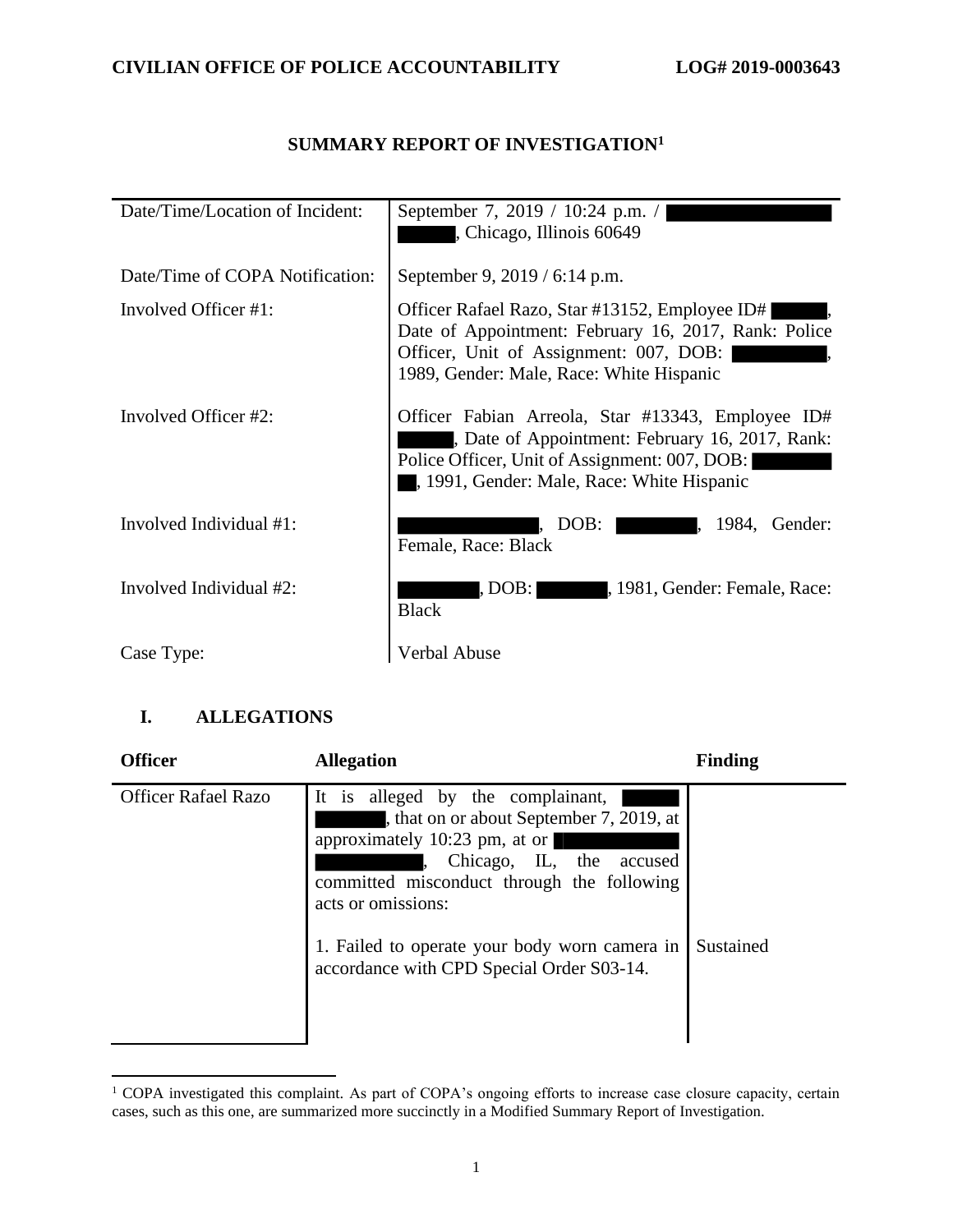|                               | 2. Failed to properly address<br>as "sir,"<br>in that, you referred to<br>"big guy;" and/or                                                                                                                          | <b>Not Sustained</b> |
|-------------------------------|----------------------------------------------------------------------------------------------------------------------------------------------------------------------------------------------------------------------|----------------------|
|                               | 3. Engaged in an unjustified verbal altercation<br>with                                                                                                                                                              | <b>Not Sustained</b> |
| <b>Officer Fabian Arreola</b> | It is<br>alleged by the complainant,<br>, that on or about September 7, 2019, at<br>approximately 10:23 pm, at or<br>Chicago, IL, the<br>accused<br>committed misconduct through the following<br>acts or omissions: |                      |
|                               | 1. Failed to operate your body worn camera in<br>accordance with CPD Special Order S03-14.                                                                                                                           | Sustained            |
|                               | 2. Failed to properly address<br>as "sir,"<br>in that, you referred to<br>"big guy;" and/or                                                                                                                          | Unfounded            |
|                               | 3. Engaged in an unjustified verbal altercation<br>with                                                                                                                                                              | Unfounded            |

## **II. SUMMARY OF EVIDENCE<sup>2</sup>**

The Complainant,  $($ " "), maintains that Chicago Police Officer Rafael Razo ("Officer Razo") improperly referred to her as a "sir" and/or "big guy," when she was stopped by him and his partner, Officer Fabian Arreola ("Officer Arreola"). alleges that Officer Razo engaged in an unjustified verbal altercation with her and her partner, ("""). During her interview with investigators, described herself as having dreads, black skin, and tattoos, and it is  $\blacksquare$  's subjective belief that her physical appearance would cause others to misidentify and/or misgender her based on past encounters.<sup>3</sup>

On September 7, 2019, at or around 10:24 pm, Officers Razo and Arreola were driving northbound on a one way street when a vehicle stopped abruptly in front of them.<sup>4</sup> Officer Arreola observed this vehicle, occupied by , stopping and pulling over to park without using her signal.<sup>5</sup> Officer Razo explained to  $\overline{COPA}$  investigators that he stopped  $\overline{\phantom{a}}$  for hitting the

<sup>&</sup>lt;sup>2</sup> This section contains a summary of the material evidence gather during the investigation.

<sup>3</sup> Attachment 6 at Mark 8:14.

<sup>4</sup> Attachment 20 at Mark 5:13; 6:58.

<sup>5</sup> Attachment 15 at Mark 6:02-6:14.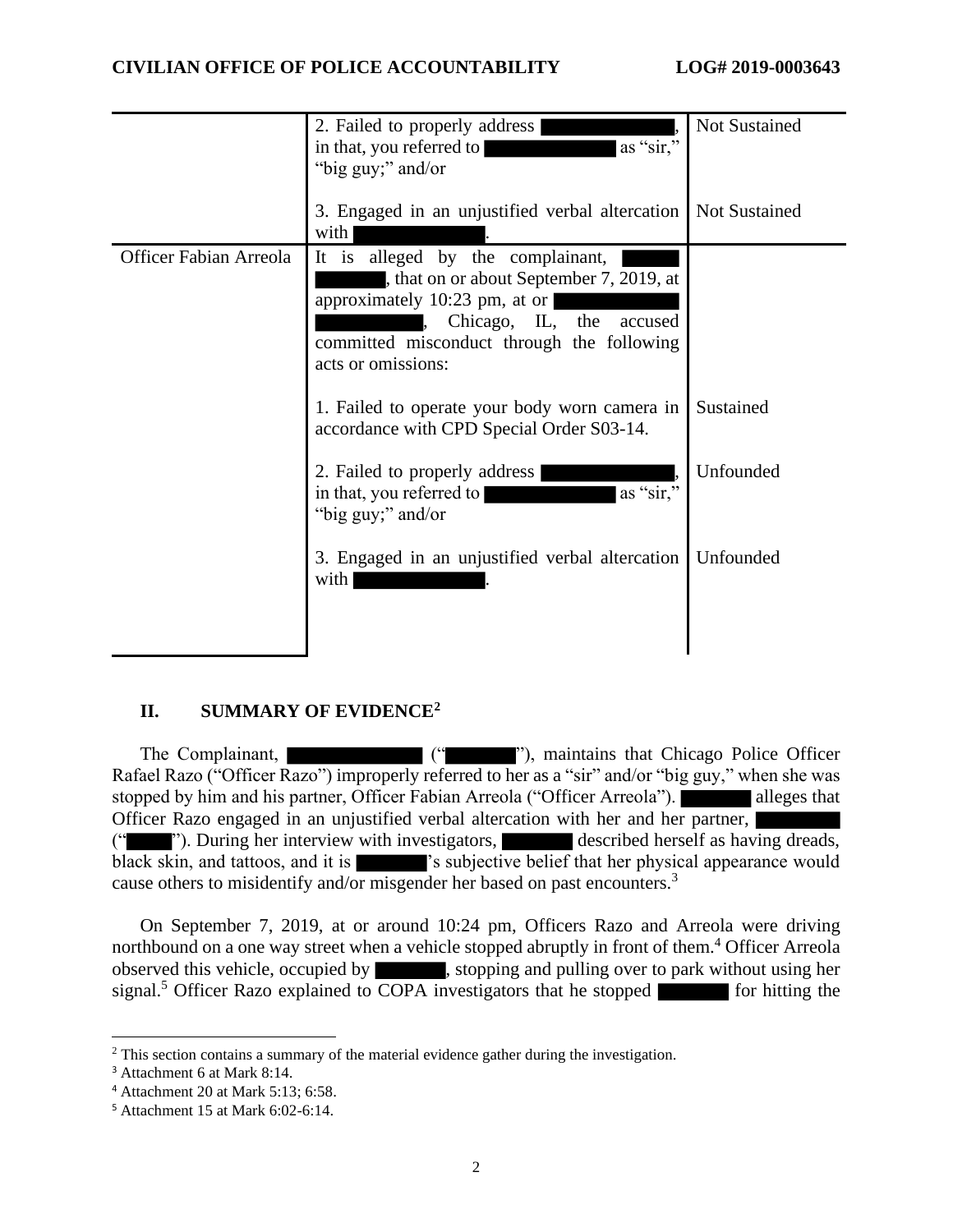#### **CIVILIAN OFFICE OF POLICE ACCOUNTABILITY LOG# 2019-0003643**

brakes real hard and forcing him to brake as well.<sup>6</sup> Officer Razo drove alongside the vehicle and advised to use her turn signal when she is attempting to park on a one way street.<sup>7</sup> Officer Razo told COPA investigators that he "perceived the driver to be a "sir" at the time."<sup>8</sup> Due to his initial observation, Officer Razo incorrectly called **a** a "sir" because she was wearing a Bears jersey and he could not see her face clearly.<sup>9</sup> As the conversation continued with  $\blacksquare$ , Officer Arreola believes that his partner, Officer Razo, properly addressed her using the preferred pronouns.<sup>10</sup>

Furthermore, informed Officer Razo that she was a "ma'am," and Officer Razo apologized and corrected himself.<sup>11</sup> then became irate and stepped out of her vehicle while Officer Razo remained inside his vehicle with Officer Arreola during the entire encounter.<sup>12</sup> Officer Razo explained to COPA investigators that he understood why the driver was angry so he allowed her to vent.<sup>13</sup> Due to his comment, Officer Razo admitted that had every right to be angry and hostile. $14$ 

The entire stop lasted roughly two minutes. Prior to Officers Arreola and Razo leaving the scene, Officer Razo recalled taking photos of their vehicle.<sup>15</sup> Officer Razo told COPA investigators that also had a female passenger with blonde hair who remained inside the vehicle.<sup>16</sup> Officer Razo later explained that he did not activate his body-worn camera ("BWC") because it was an consensual encounter that did not require them to step out of their vehicle to initiate a traffic stop. $17$ 

Finally, despite having no BWC footage, the relevant PDT report indicates that Officer Razo conducted a name search on LEADS for both and  $\blacksquare$  and  $\blacksquare$  during this incident.<sup>18</sup> Additionally, the GPS Report<sup>19</sup> indicates that Officer Razo's vehicle was briefly stationary at on September 7, 2019, at or around 10:00 pm (2200 hours). Most importantly, the Traffic Statistical Study ("TSS")<sup>20</sup> indicates that violated the Municipal Code of Chicago 9-40-200 (c) that states "a turn signal shall be given to indicate an intention to change lanes or start from a parallel parked position."<sup>21</sup>

The stop concluded with no citations and/or BWC footage.

<sup>6</sup> Attachment 20 at Mark 10:32.

<sup>7</sup> Id at Mark 5:31; Attachment 15 at Mark 6:28.

<sup>8</sup> Attachment 20 at Mark 5:50.

<sup>&</sup>lt;sup>9</sup> Id at Mark 17:35.

<sup>10</sup> Attachment 15 at Mark 10:07.

<sup>11</sup> Id at Mark 6:00; 9:03; Attachment 4.

<sup>12</sup> Id at Mark 6:10.

 $13$  Id at Mark 6:19.

<sup>14</sup> Id at Mark 12:32.

<sup>15</sup> Attachment 21; Attachment 22.

<sup>16</sup> Attachment 20 at Mark 11:50.

<sup>17</sup> Id at Mark 13:07.

<sup>&</sup>lt;sup>18</sup> Attachment 10 at pgs. 2-3.

<sup>19</sup> Attachment 8.

<sup>20</sup> Attachment 9.

<sup>&</sup>lt;sup>21</sup> Municipal Code of Chicago  $9-40-200$  (c)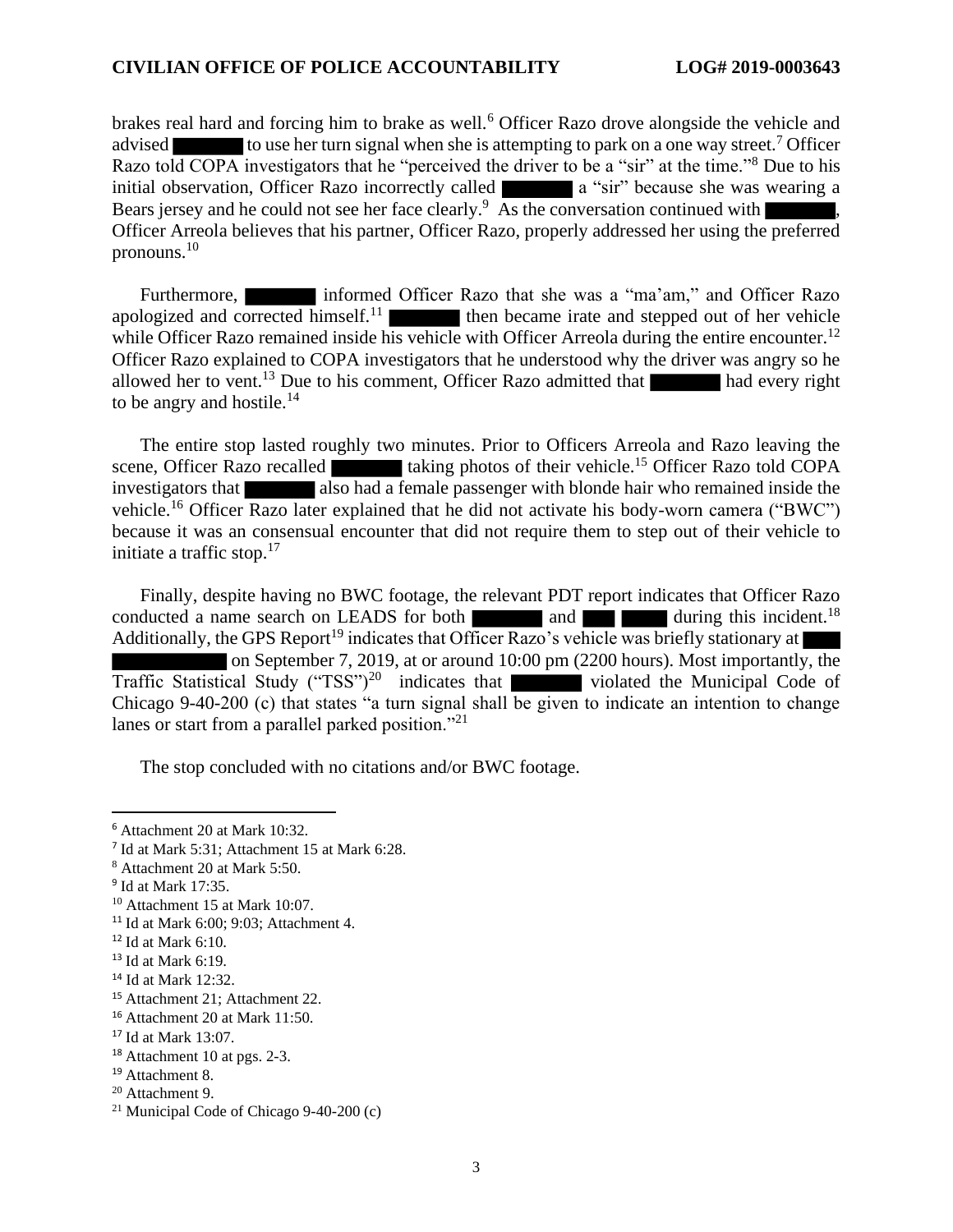#### **III. ANALYSIS AND CONCLUSION**

Officer Rafael Razo

#### **a. Officer Razo failed to operate his body worn camera in accordance with CPD Special Order S03-14.**

COPA recommends a finding of **SUSTAINED** for Allegation 1 against Officer Razo, in that he failed to operate his body worn cameras ("BWC") in accordance with CPD Special Order S03-14. The Special Order S03-14 provided, in part, that a body worn camera will be activated and recorded for all law enforcement activities including, "any other instance when enforcing the law."<sup>22</sup> Here, in his interview with COPA, Officer Razo admitted that he did not activate his BWC because he did not believe this encounter with was a traffic stop.<sup>23</sup> Despite being equipped with BWC on September 7, 2019, Officers Razo felt it was not necessary to activate their BWC because they remained in their vehicle throughout this entire encounter with  $\sim$   $24 \text{ In}$ his personal and professional opinion, Officer Razo believed that this was a consensual stop that did not warrant any traffic citations, only a courteous reminder to use a turn signal.<sup>25</sup> Therefore, Officer Razo still violated the terms of this directive because he stopped to enforce the law of using a turn signal when changing lanes or even parking in this matter. For these reasons, we find that Allegation 1 against Officer Razo is **SUSTAINED**.

## **b.** Officer Razo failed to properly address **that, in that, he referred to as "sir," "big guy."**

COPA recommends a finding of **NOT SUSTAINED** for Allegation 2 against Officer Razo, in that he failed to properly address in referring to her as a "sir" and/or "big guy." Here, in his interview with COPA, Officer Razo admitted that he may have referred to based on his initial observation from inside his vehicle at night. Officer Razo also apologized to after she corrected and asked him to refer to her as a "ma'am." In the absence of any BWC footage or any other video evidence whatsoever, it is impossible to know how Officer Razo addressed and what was said in this exchange. Therefore, there is insufficient articulable evidence for COPA to prove or disprove this allegation. For these reasons, we find that Allegation 2 against Officer Razo is **NOT SUSTAINED**.

#### **c. Officer Razo engaged in an unjustified verbal altercation with** .

COPA recommends a finding of **NOT SUSTAINED** for Allegation 3 against Officer Razo, in that he engaged in an unjustified verbal altercation with . Again, in the absence of an any BWC footage or any other video evidence, it is unclear whether Officer Razo engaged in an unjustified verbal altercation with **the contract of the evidence clearly establishes that**  $\blacksquare$ 's encounter with Officer Razo exists, but there is insufficient articulable evidence for COPA to prove

<sup>22</sup> See Special Order S03-14 *Body Worn Cameras* (effective April 30, 2018), Sec. III. A. 2. (r).

<sup>23</sup> Attachment 20 at Mark 13:05.

<sup>24</sup> Attachment 20 at Mark 13:42-58.

 $25$  Attachment 20.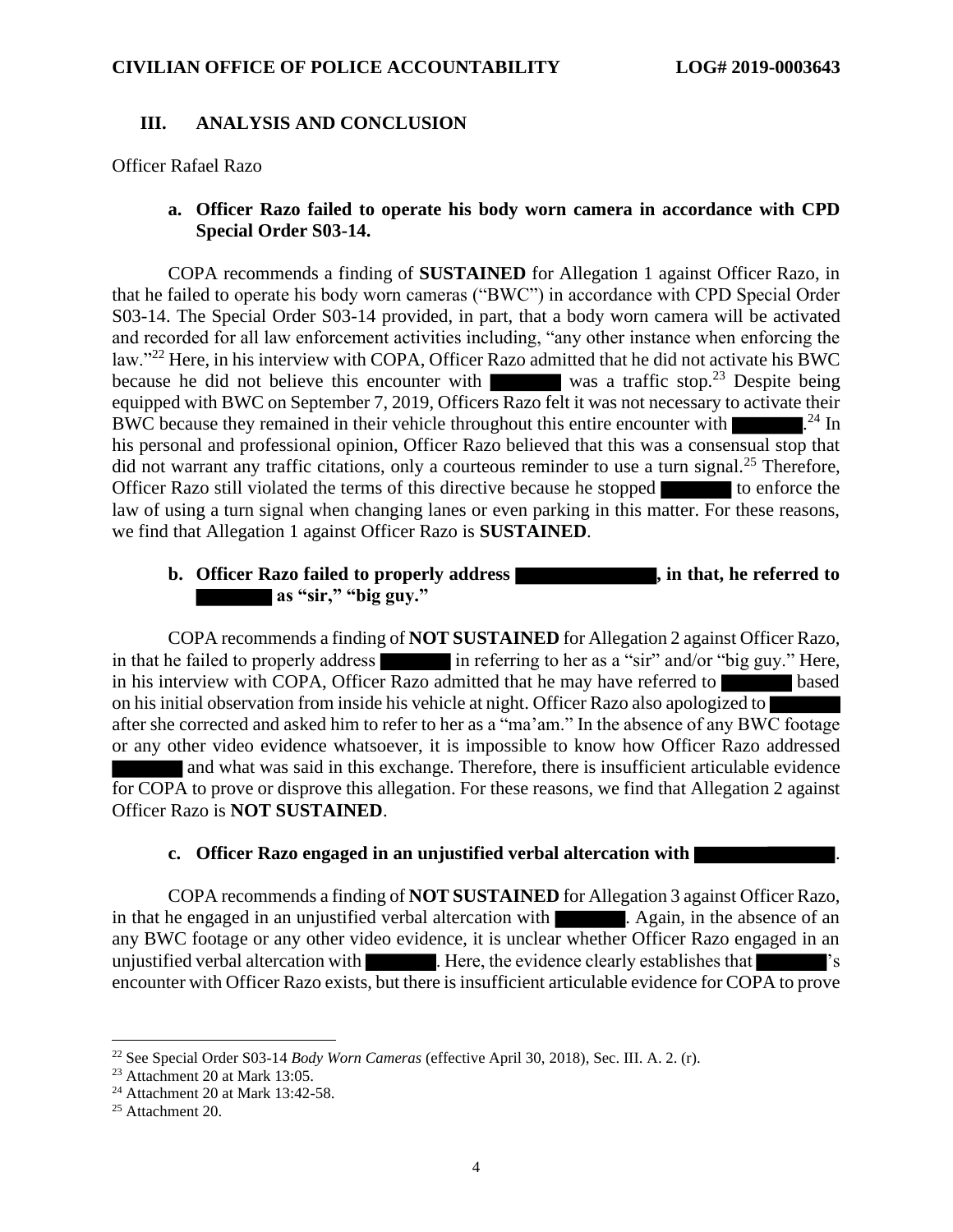or disprove that an unjustified verbal altercation ensued. For these reasons, we find that Allegation 3 against Officer Razo is **NOT SUSTAINED**

Officer Fabian Arreola

#### **a. Officer Arreola failed to operate his body worn camera in accordance with CPD Special Order S03-14.**

COPA recommends a finding of **SUSTAINED** for Allegation 1 against Officer Arreola, in that he failed to operate his BWC in accordance with CPD Special Order S03-14. The Special Order S03-14 provided, in part, that a body worn camera will be activated and recorded for all law enforcement activities including, "any other instance when enforcing the law."<sup>26</sup> For these reasons, COPA finds that Allegation 1 against Officer Arreola is **SUSTAINED**.

## **b.** Officer Arreola failed to properly address **that, in that, he referred to as "sir," "big guy."**

COPA recommends a finding of **UNFOUNDED** for Allegation 2 against Officer Arreola, in that he failed to properly address when he referred to her as a "sir," and/or "big guy." Here, in his statement with COPA, Officer Arreola stated that he never referred to as a "sir" and/or "big guy" because his partner, Officer Razo, handled the interaction.<sup>27</sup> For these reasons, COPA finds that Allegation 2 against Officer Arreola is **UNFOUNDED**.

#### **c. Officer Razo engaged in an unjustified verbal altercation with** .

COPA recommends a finding of **UNFOUNDED** for Allegation 3 against Officer Arreola, in that he engaged in an unjustified verbal altercation with . It is clear from the evidence that the Officer Arreola had minimal or no interaction with the university throughout this exchange. For these reasons, COPA finds that Allegation 2 against Officer Arreola is **UNFOUNDED**

## **IV. RECOMMENDED DISCIPLINE FOR SUSTAINED ALLEGATIONS**

## **a. Officer Rafael Razo**

## **i. Complimentary and Disciplinary History**

2019 Crime Reduction Award (1), Department Commendation (1), Honorable Mention (41), Unit Meritorious Performance Award (1).

There are no SPAR's or Complaint Disciplinary History documented as of April 14, 2021.

<sup>26</sup> See Special Order S03-14 *Body Worn Cameras* (effective April 30, 2018), Sec. III. A. 2. (r).

<sup>27</sup> Attachment 15 at Mark 9:49.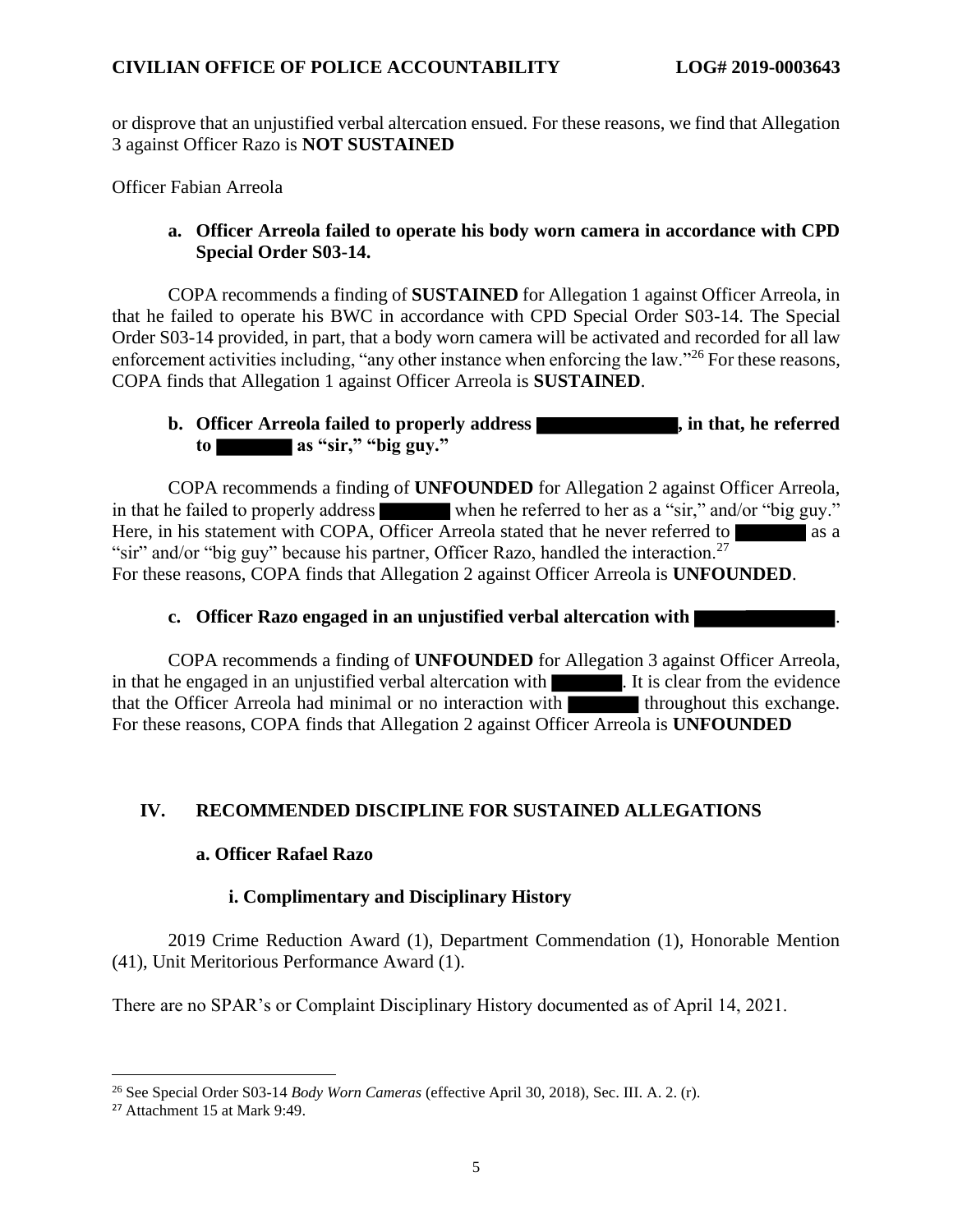## **ii. Recommended Penalty, by Allegation**

1. **Allegation No. 1**, Sustained, COPA recommends 1 Day suspension and Body Worn Camera Policy refresher.

#### **b. Officer Fabian Arreola**

#### **i. Complimentary and Disciplinary History**

2019 Crime Reduction Award (1), Attendance Award (1), Honorable Mention (39), Unit Meritorious Performance Award (1).

(1) SPAR September 12, 2020, Inattention to Duty (2) Days Off.

No additional Complaint Disciplinary History documented as of April 14, 2021.

## **ii. Recommended Penalty, by Allegation**

1. **Allegation No. 1**, Sustained, COPA recommends 1 Day suspension and Body Worn Camera Policy refresher.

Approved:



5-27-2021

\_\_\_\_\_\_\_\_\_\_\_\_\_\_\_\_\_\_\_\_\_\_\_\_\_\_\_\_\_\_\_\_\_\_ \_\_\_\_\_\_\_\_\_\_\_\_\_\_\_\_\_\_\_\_\_\_\_\_\_\_\_\_ Angela Hearts-Glass Date Deputy Chief Investigator